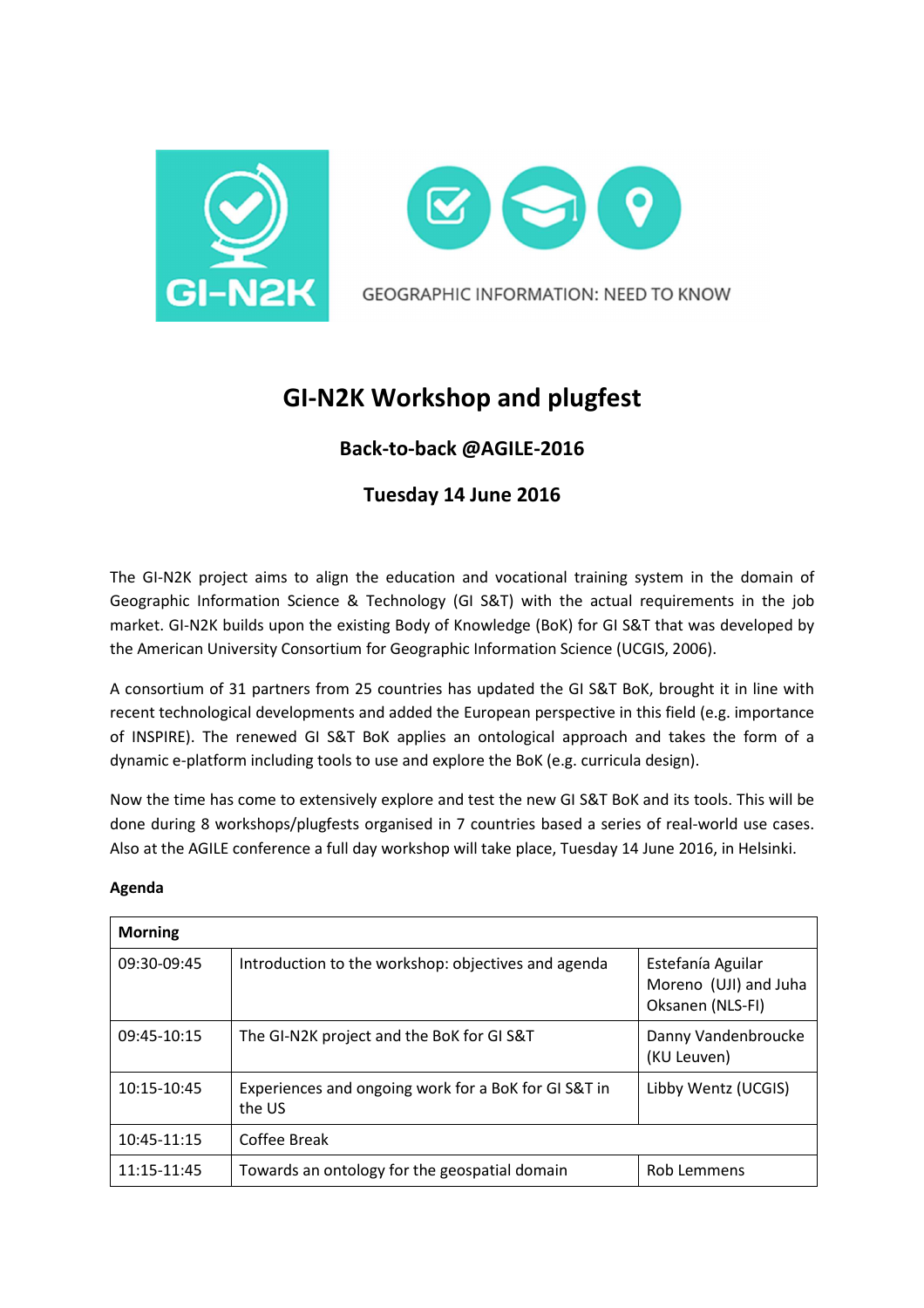|               |                                                                                              | (UTwente)                               |
|---------------|----------------------------------------------------------------------------------------------|-----------------------------------------|
| 13:30-14:00   | Demonstration of the GI-N2K VirLaBoK                                                         | Imran Hossain (UniBW)                   |
|               |                                                                                              | (Remotely)                              |
| $12:15-12:30$ | Introduction to the 'hands-on'                                                               | Glenn<br>Vancauwenberghe (KU<br>Leuven) |
| 12:30-13:30   | Lunch break (on your own)                                                                    |                                         |
| Afternoon     |                                                                                              |                                         |
| 13:45-14:15   | Explaining the case: the design of a curriculum for<br>SDI/INSPIRE supporting 3 job profiles | Danny Vandenbroucke<br>(KU Leuven)      |
| 14:15-15:00   | Exploring the BoK and tools                                                                  | Participants                            |
|               | Tutors: Danny Vandenbroucke, Glenn<br>Vancauwenberghe and Estefania Aguilar Moreno           |                                         |
| 15:00-15:30   | Coffee break                                                                                 |                                         |
| 15:30-16:45   | Defining the curricula                                                                       | Participants                            |
|               | Tutors: Danny Vandenbroucke, Glenn                                                           |                                         |
|               | Vancauwenberghe and Estefania Aguilar Moreno                                                 |                                         |
| 16:45-17:00   | Evaluation of the BoK and tools by the participants                                          | Participants                            |
| 17:00         | Closing                                                                                      | Danny Vandenbroucke<br>(KU Leuven)      |

#### The workshop is free

Registration for the workshop is done by sending an e-mail to danny.vandenbroucke@kuleuven.be with glenn.vancauwneberghe@kuleuven.be in cc.

Note:

It is expected that each participant is having his/her own laptop. Connection to the Internet is a must.

Participants will receive beforehand credentials to access the platform